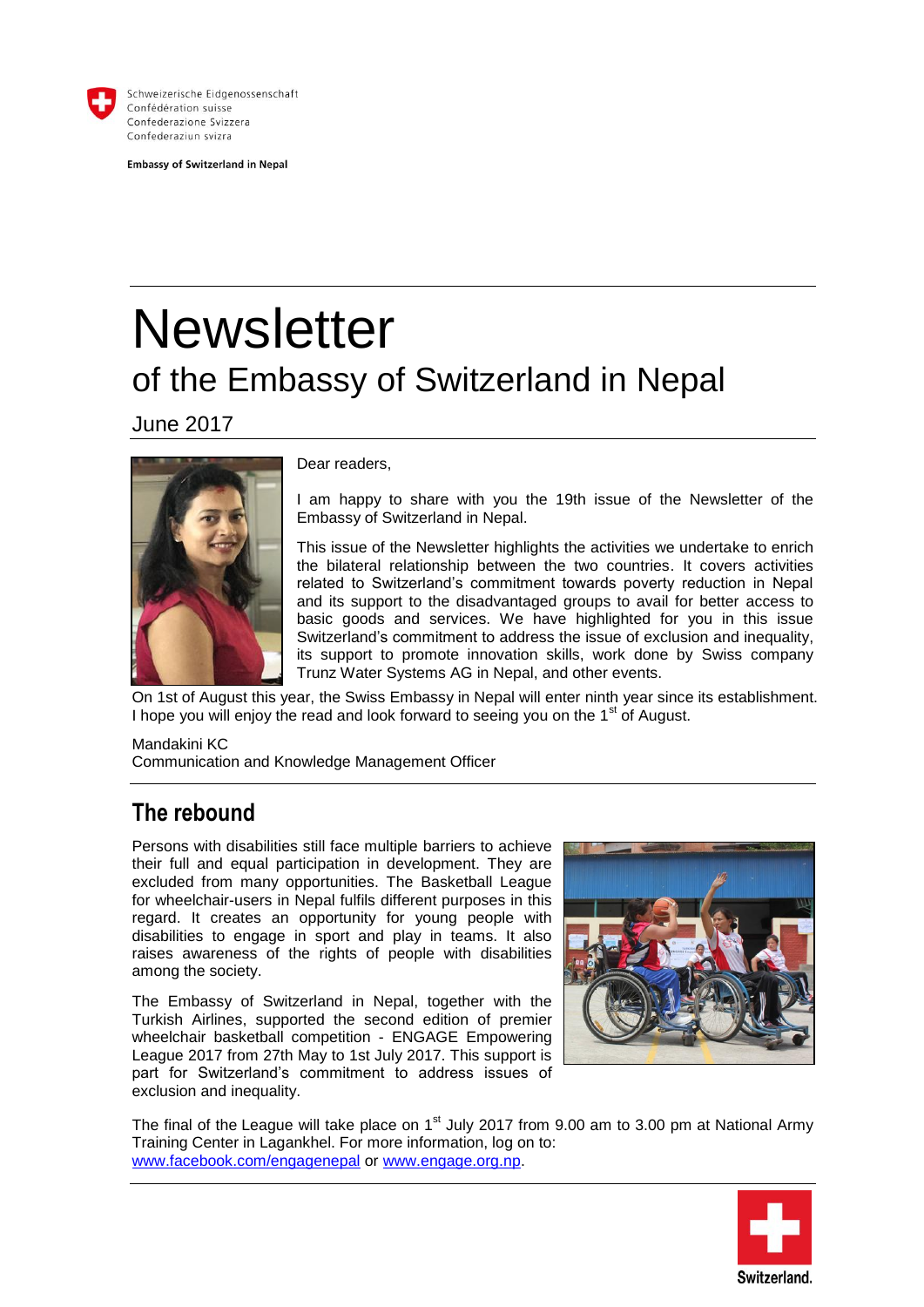

### **Promoting Innovation Skills**

A two-day hands-on innovation workshop was organised by the Growth Leadership Academy (GLA), from 23 to 24 June 2017 to learn a set of robust, replicable and scalable innovation tools. The main objective of the workshop was to enhance innovation skills, to understand the key factors of successful innovation work and to create great ideas at the push of a button. The training was conducted by Swiss innovation experts, Mr. Markus Mettler and Ms. Milena Rutz from BrainStore.

The Swiss Embassy funded the workshop, partially, and provided subsidy on fee to 15 high potential women and members from disadvantaged groups.

Log on to [www.brainstore.com](http://www.brainstore.com/) to know more about BrainStore.

## **The helpful Nexus**

Despite Nepal's notable socioeconomic progress in the past years, a large part of the population do not have the access to availability of quality drinking water sources due to inadequate waste-water management and arsenic contamination from natural and anthropogenic sources. Especially Terai, the Southern belt of Nepal, is affected by a high concentration of bacteria and arsenic in groundwater sources. The country struggles to overcome these challenges and needed innovative, market-based solutions to provide reliable access to basic infrastructure services.

REPIC project "Nexus Center Nepal" led by WECONNEX AG, a spin-off from the Swiss company Trunz Water Systems AG, completed in April 2017. The NEXUS Concept was developed in 2014 which is an entrepreneurial center that sells clean drinking water and offers business premises for local businesses. The first NEXUS Centers are in operation in Chitwan and Nawalparasi districts, serving a customer potential of 24'000 beneficiaries daily. The full business plan is targeting 100 NEXUS Centers alone in Nepal serving 400'000 people.



**The Nexus Centers currently in operation in Nepal**

The Final Report "NEXUS Center Nepal" is available at [www.repic.ch](http://www.repic.ch/) .

REPIC, a Swiss Interdepartmental Platform for Renewable Energy, Energy- and Resource Efficiency Promotion in International Cooperation is supported by the State Secretariat for Economic Affairs (SECO), the Swiss Agency for Development and Cooperation (SDC), the Federal Office for the Environment (FOEN) and the Swiss Federal Office of Energy (SFOE).

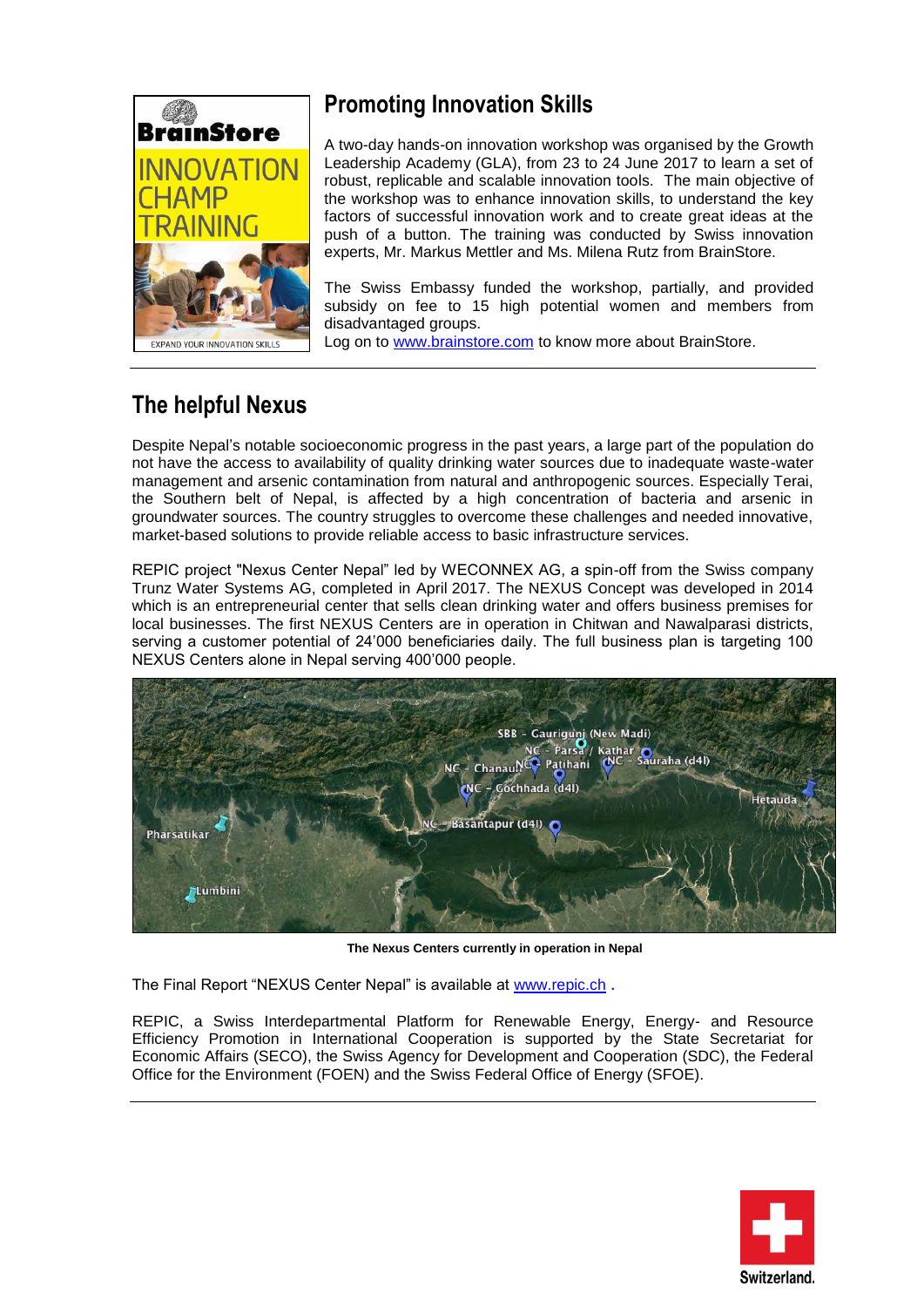#### **Vital trail bridges**

In Nepal, trail bridges are vital for rural mobility. During the earthquakes of 2015, almost 80 of them were severely damaged or destroyed making it difficult for thousands of inhabitants in the mountainous regions to reach to basic services such as education, health services and local markets.



**Image source: Trail Bridge Support Unit**

"Before the earthquakes around 80 people used to cross the Rampate Amare trail bridge in Sindhupalchowk district every day", Iswari Prasad Dulal (63 years) explains. The inhabitants were forced to find other means after the disaster. "You can imagine how difficult it was for people to cross the river. You had to take a detour of up to one hour and during the monsoon, the rains later made it even more difficult."

The Government of Nepal prioritised the rehabilitation and reconstruction of the damaged trail bridges in light of the importance of rural infrastructure for rebuilding livelihoods. It made an appeal to the Swiss Government for material and technical support, basing later's intervention on the longstanding expertise it has in Nepal. The SDC responded positively by providing materials such as cables, bulldog grips, steel parts, amounting to CHF 1 million, while the Nepali Government funded construction processes. Technical assistance for the survey, design, construction supervision and reporting was provided as well by SDC through Helvetas Swiss Intercooperation. The support of the SDC came in addition to a contribution nearing CHF 11 million already committed for the period 2014-2019 to help the Nepal Government and other partners in the construction and repair of trail bridges.

By the end of 2015, the majority of detailed bridge reports were prepared, allowing for the reconstruction work to start. 'User committees' undertook and managed the reconstruction work. In that way the local communities were fully involved. They were supported on technical and social aspects by local NGOs, technical officers at district level and staff of Helvetas Swiss Intercooperation.

In the course of the year 2016, 62 bridges were repaired and rebuilt and another 10 by April 2017 (two years after the earthquakes). The remaining seven damaged bridges will be rehabilitated by July 2017.

"We were all eager to finish it as soon as possible as our lives were totally disrupted". Sanu Maya Tamang (52 years) was a member of a 'user committee' that was established to reconstruct the Jhangrali 100 metrelong trail bridge in Dolakha district. Her family has now rebuilt their house and a shop. "I did not even think about rebuilding before the bridge was built. How could I have transported the materials? Now things are slowly getting back to normal."

(Taken from: [https://www.eda.admin.ch/deza/en/home/activities-projects/projekte-fokus/Project](https://www.eda.admin.ch/deza/en/home/activities-projects/projekte-fokus/Project-database.filterResults.html/projects/SDC/en/2001/7F01702/phase4.html)[database.filterResults.html/projects/SDC/en/2001/7F01702/phase4.html](https://www.eda.admin.ch/deza/en/home/activities-projects/projekte-fokus/Project-database.filterResults.html/projects/SDC/en/2001/7F01702/phase4.html) )

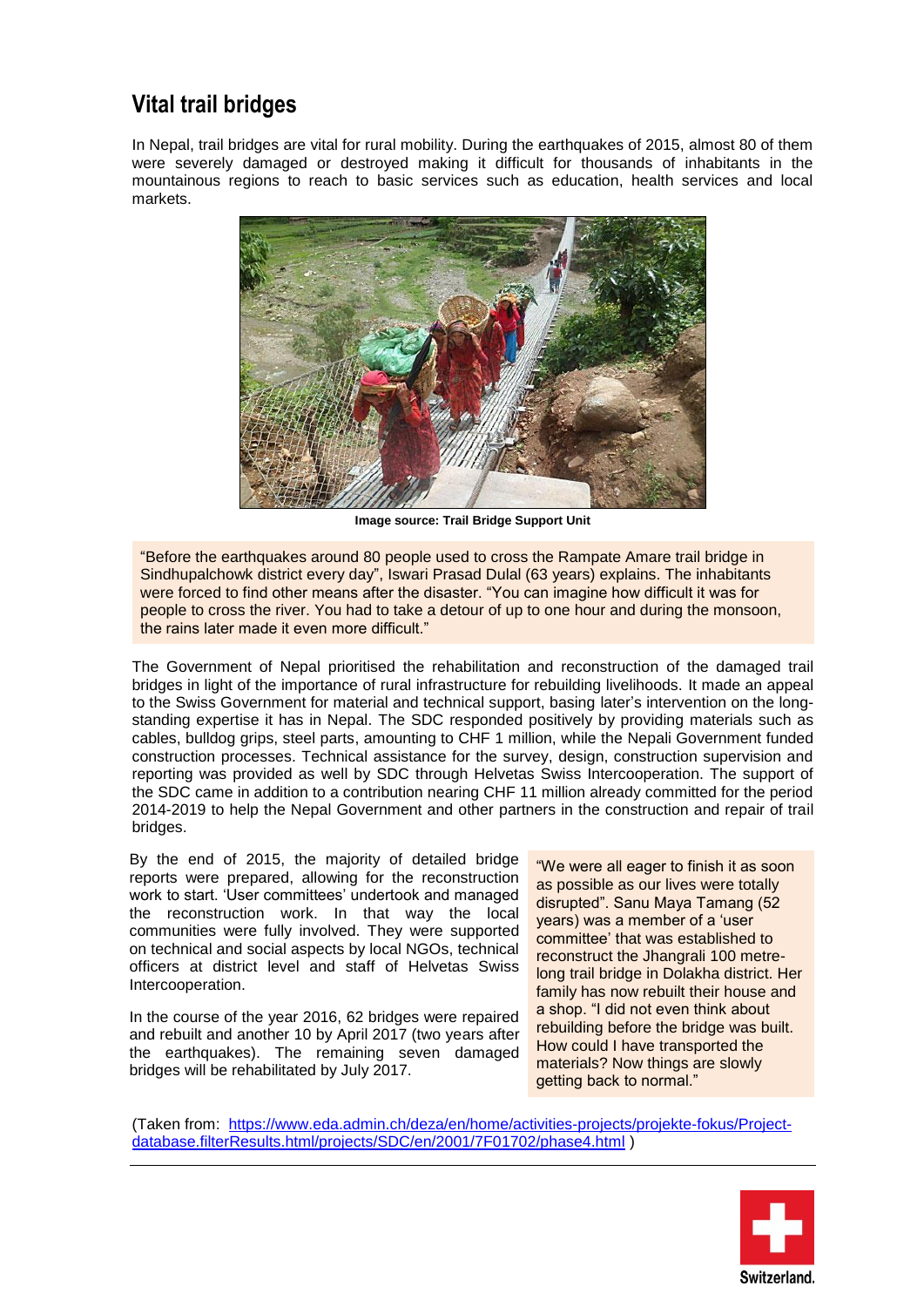#### **Joy of being a semi-skilled worker**

"It was difficult to find a regular job in Dang, so we moved to Kapilvastu district, few years ago. Here, I decided to work as a construction labour in roads, houses etc., to support my husband", says Sita as she takes off her safety helmet and wipes her face.

Sita B.K and her family moved to Kapilvastu district from Dang in the West of Nepal in 2009 in search of employment. Working as a blacksmith, Sita's husband's income was insufficient to meet daily needs for a family of five people.

In 2013, Sita came to know about Swiss project that was constructing motorable bridge, near where she lived, in Kapilvastu. She went to meet people from the programme at then's Kapilvastau District Development Committee (DDC) and showed her interest to be part of the construction of the bridge. During her discussion with the staff at the DDC, she found that the programme also offered a training "Gabion Box Weaving and Gabion Box Filling" at the bridge construction site. She actively took part in the 15 days long training and learned skill of gabion box weaving and gabion box filling work.



"I came to know the training type and its benefit in getting the employment in construction business and I decided to take part in the training", said Sita.

Local Roads Bridge Programme (LRBP), started in the year 2011 to construct motorable bridges across the country to make local roads operable in all-weather. The programme provides technical support to the Government of Nepal to build the bridges in correct ways and ensure fair employment opportunities to local people. The programme has a mandatory provision to employ at least 60% of people from socially and economically discriminated groups in the bridge construction works, out of which at least 25% have to be women. It also provides different types of certified and non-certified training to potential women on construction works so that women also earn more as skilled or semi-skilled workers.



"Just as a labour I used to only earn Rs.400 per day in this bridge. After the training, I got the gabion box weaving work and earned Rs.600 per day. I never thought that I would be able to work as semi-skilled worker in the construction business by getting only 15 days training. Thanks to LRBP, the training not only gave me skills, but helped me to build my confidence to work in construction related work and earn more money."

Now Sita's husband also joins her in construction field and together they earn more than Rs. 20,000 in a month. "The additional income has helped me to pay my children's school fees and to live an easy life in our own village", says Sita taking pride.

LRBP is being technically supported by Swiss Embassy/SDC through a Swiss Consulting Firm AF- Iteco AG.